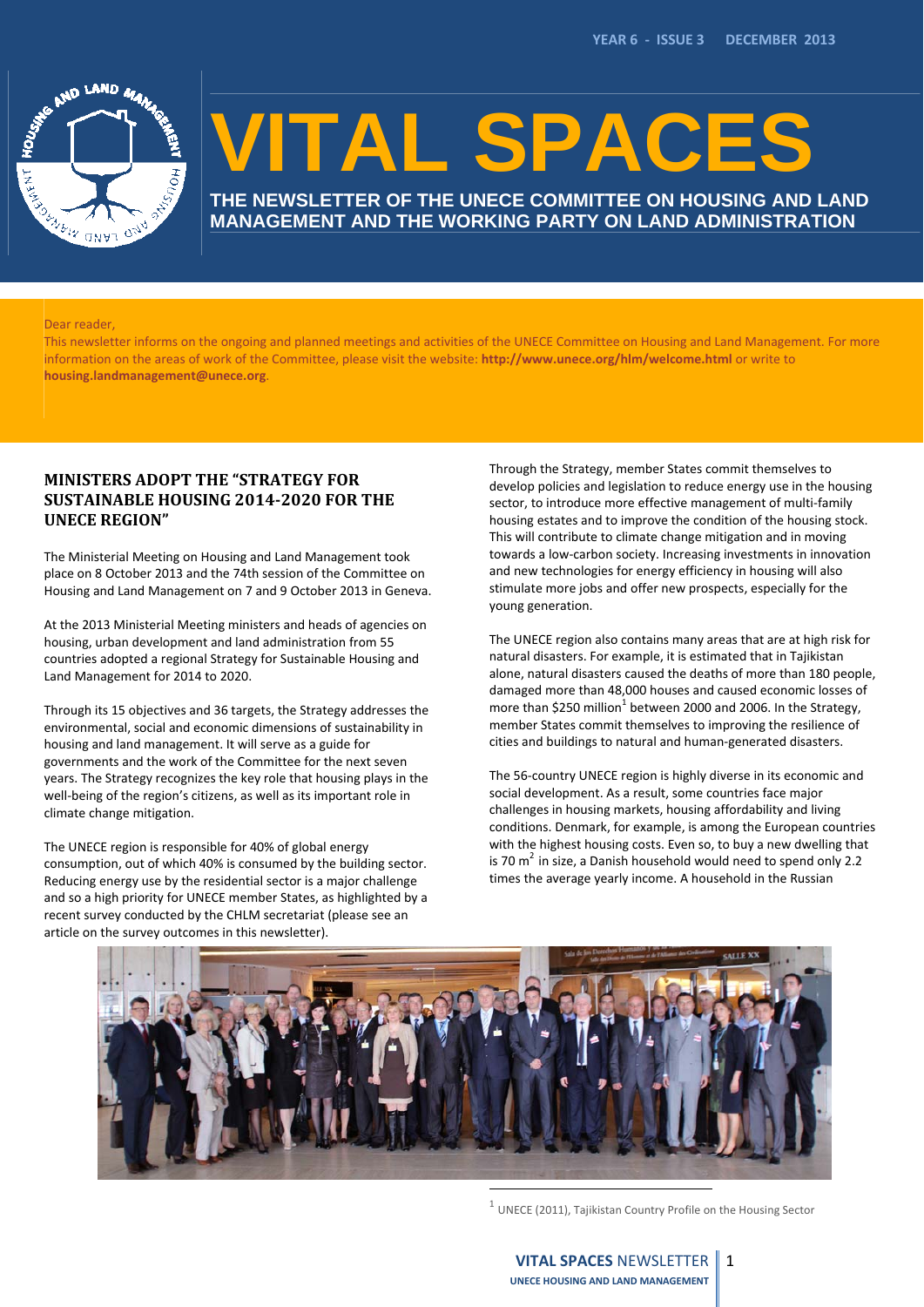Federation, on the other hand, would need to spend around 10 times the average yearly income<sup>2</sup>.

Through the Strategy, member States commit themselves to "improve the overall access of all to adequate, affordable, good‐ quality, healthy and secure housing and utility services, with particular attention to young people and vulnerable groups" (Objective D).

Other regions, such as South‐East Europe, are affected by internal migration and rapid and uncontrolled urbanization, which has given rise to many informal settlements. In the whole UNECE region, around 50 million people are thought to be living in informal settlements, facing problems of security of tenure, and lacking utilities.

Reforms need to be supported by a good governance system; housing, urban development and land administration engage many stakeholders. Ensuring better coordination of their actions, involving the interested parties in decision‐making, and improving the capacities of the public sector in housing and land management at all levels, are priorities for member States, as reflected in the objectives and targets of the Strategy.

The Ministers and high‐level participants see the Strategy as a blueprint for guiding participating countries towards greener and safer homes, and more socially inclusive human settlements.

The text of the Strategy on Sustainable Housing and Land Management is available at www.unece.org/fileadmin/DAM/hlm/documents/2013/ECE\_HBP\_2 013\_3.pdf

# **UNECE DISPLAYS DISASTER RELIEF HOMES IN THE PARK OF THE PALAIS DES NATIONS**

According to the United Nations Special Rapporteur on adequate housing, worldwide, natural disasters have become more prevalent, with more devastating effects, than ever before. This trend is expected to continue as a result of climate change, rapid urbanization and population growth. Compared to post‐conflict preparation, there are few guidelines available to address issue of adequate housing in the wake of disasters.

In order to highlight the critical importance to recovery of postdisaster housing UNECE is hosting an exhibition of temporary disaster relief housing from 10 September 2013 to 10 October 2013. The exhibited houses have been provided by Canada and Estonia and showcase some of the most recent developments in low-cost, quick‐build, short‐term housing for those displaced by disasters.

The exhibit was opened on 10 September by Ms. Elissa Golberg of Canada, Mr. Jüri Seilenthal of Estonia, permanent representatives to the United Nations in Geneva, as well as Mr. Kassym‐Jomart Tokayev, Director General of the United Nations Office at Geneva, Mr. Sven Alkalaj, Executive Secretary of the UNECE, and Mr. Szilard Fricska, Senior Humanitarian Coordinator for UN‐Habitat in Geneva.

During the opening, Mr. Tokayev noted that "The human and economic toll of disasters calls for urgent action. The loss of a home compounds the trauma of individuals affected and prolongs the process of recovery for the entire community. As we see here, the

United Nations family is working closely with all partners to confront technical, financial, legal and environmental aspects of recovery, including housing and land. This is both a strategic choice and a moral obligation to save lives and alleviate human suffering".





Sven Alkalaj, UNECE Executive Secretary

Margareta Walström, UN Special Representative<br>for Disaster Risk Reduction







Virginia Cram-Martos, UNECE Director, omic Cooperation, Trande, and Land Management

Sylvain Labbé, CEO, Quebec Wood

farketing Manage Palmako AS, Estonia

*Press conference at the Post‐Disaster Housing Exhibition.* Photos by: IISD

**Export Bureau** 

Mr. Alkalaj said: "This exhibition is meant to draw attention to the importance of reliable, safe, and low‐cost housing for people who have been forced from their homes by natural or man-made disasters. The UNECE works hard to make sure our homes will be more secure, safe, energy efficient, resilient and comfortable in the future.

For more information, please visit http://www.unece.org/index.php?id=33525



*Canadian temporary disaster relief housing*



*Estonian temporary disaster relief housing*

 http://www.deloitte.com/assets/Dcom-

CzechRepublic/Local%20Assets/Documents/Surveys/2013/EN\_PropertyIndex 2013A.PDF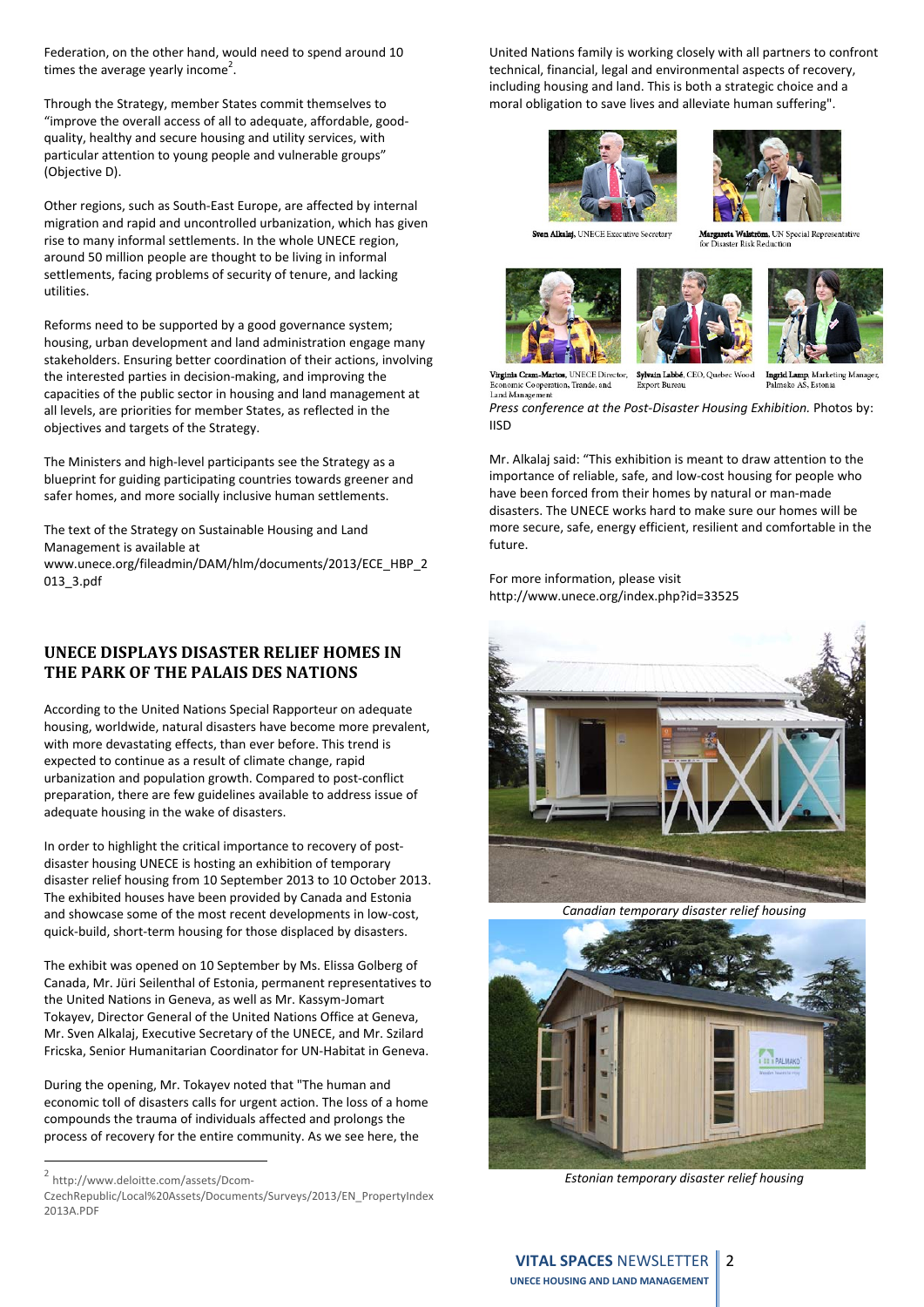# **UNECE SURVEY SHOWS THAT ENERGY EFFICIENCY, HOUSING AFFORDABILITY AND DISASTER PREPAREDNESS ARE KEY CHALLENGES IN HOUSING AND LAND MANAGEMENT IN THE UNECE REGION**

The survey "Challenges and priorities in Housing and Land Management in the UNECE Region" was conducted by the secretariat during October and November 2012 upon the request of the Committee on Housing and Land Management. The main objectives of the survey were, first, to obtain the views of Member States and other stakeholders on the challenges which they face in housing, urban planning and land management, and, second, to assess the progress made by Member States in developing policies, legislation and programmes in those areas. The outcome of the survey has been used by the Committee to formulate the objectives and targets of its 'Draft strategy and targets for sustainable housing and land management in the UNECE region for the period 2014 –  $2020<sup>3</sup>$  and prioritize directions for the work of the Committee.

According to a survey, the most important challenges faced by countries in Europe and Central Asia in housing and urban planning are:

- Inefficient use of energy in the housing sector, and deteriorated housing stock
- Persisting problems of housing affordability, especially for young people due to the financial and economic crisis. According to Eurostat, in 2010, an estimated 10 % of the EU‐27 population lived in households that spent 40 % or more of their disposable income on housing.
- Increased damage to housing and human settlements, from climate change and other natural and human‐made disasters. In just the United States, during 2012, natural disasters killed 180 people and affected another 90,000, causing economic damage of approx. USD 75 billion<sup>5</sup>. Over 237,000 people were displaced in Europe during the last five years, with 74,000 in 2012 alone<sup>6</sup>.

This survey report also shows that member States have been working to develop policies and implement UNECE guidelines in housing and land management. Thirty countries provided examples that show how they have addressed housing challenges.

In addition, member States are committed to undertaking further action to provide more socially equitable, economically sound and environmentally sustainable housing and urban environments in their countries.

The report provides information on:

- the main actors engaged in housing, urban planning, land administration and management
- the main policy instruments to address housing issues, including housing affordability
- the progress made by member States
- 3

http://www.unece.org/fileadmin/DAM/hlm/documents/2013/ECE\_HBP\_201 3\_3.pdf

4

http://epp.eurostat.ec.europa.eu/statistics\_explained/index.php/Housing\_st atistics#Housing\_affordability

<sup>5</sup> The International Disaster Database: http://www.emdat.be/result‐country‐

profile?disgroup=natural&country=usa&period=2012\$2012

www.internal-displacement.org

 examples that show how countries have implemented ECE policy recommendations, guidelines and other tools.

The report, discussed at the 74th session of the Committee on Housing and Land Management on 7 October 2013, is available at http://www.unece.org/fileadmin/DAM/hlm/documents/2013/ece.h bp.2013.02.e.pdf

For more information on the survey, please visit: www.unece.org/index.php?id=32577

For aditional information, please contact us: housing.landmanagement @unece.org

**"ARCHITECTURE OF MOUNTAINOUS TAJIKISTAN: PECULIAR FEATURES PERTAINING TO FORMATION AND TENDENCIES IN DEVELOPMENT OF RURAL SETTLEMENTS", a new monograph by Dr. Akram Akbarov**



**Akram Akbarov** holds a PhD in Architecture. He is the head of the Architecture and Design Department Of the Tajikistan Technical University. He is also a member of the Engineering Academy of the Republic of Tajikistan.

In the light of the Bishkek Charter for Sustainable Development of Mountain Regions (adopted at the Global Mountain Summit in 2002), Dr. Akbarov recently published a monograph in Minsk, Republic of Belarus, about improving methods for planning and building rural settlements with modern living conditions in the mountain regions of Asia. It describes important social, economic and urban planning problems in developing rural settlement networks in Central Asia.

With the role of local government significantly increasing, and active development of market economies, regional economic independence has become increasingly important. More effective land use therefore becomes vital when building in Asian mountain regions. This will need efficient use of natural resources as well as good organization of settlements, taking into account the natural and climatic conditions of mountain regions.

Long‐term investigations have led to practical principles for improving the architecture and planning process of rural settlements, and the creation of a model for development in the mountain regions of Tajikistan. These proposed principles for settlement engineering on a complex landscape are vital for sustainable economic development, and for raising the living standards of rural populations in mountain countries. The monograph reviews historical stages of rural settlements and conditions for their further development in Central Asia, specifically for Tajikistan. It also discusses how their specific architecture and planning structures depend on geographical features in Tajikistan.

Major factors (natural/climatic, socio‐economic, territorial, industrial, recreational, and ecological) that influence the creation of rural settlements in mountain regions are also considered, in order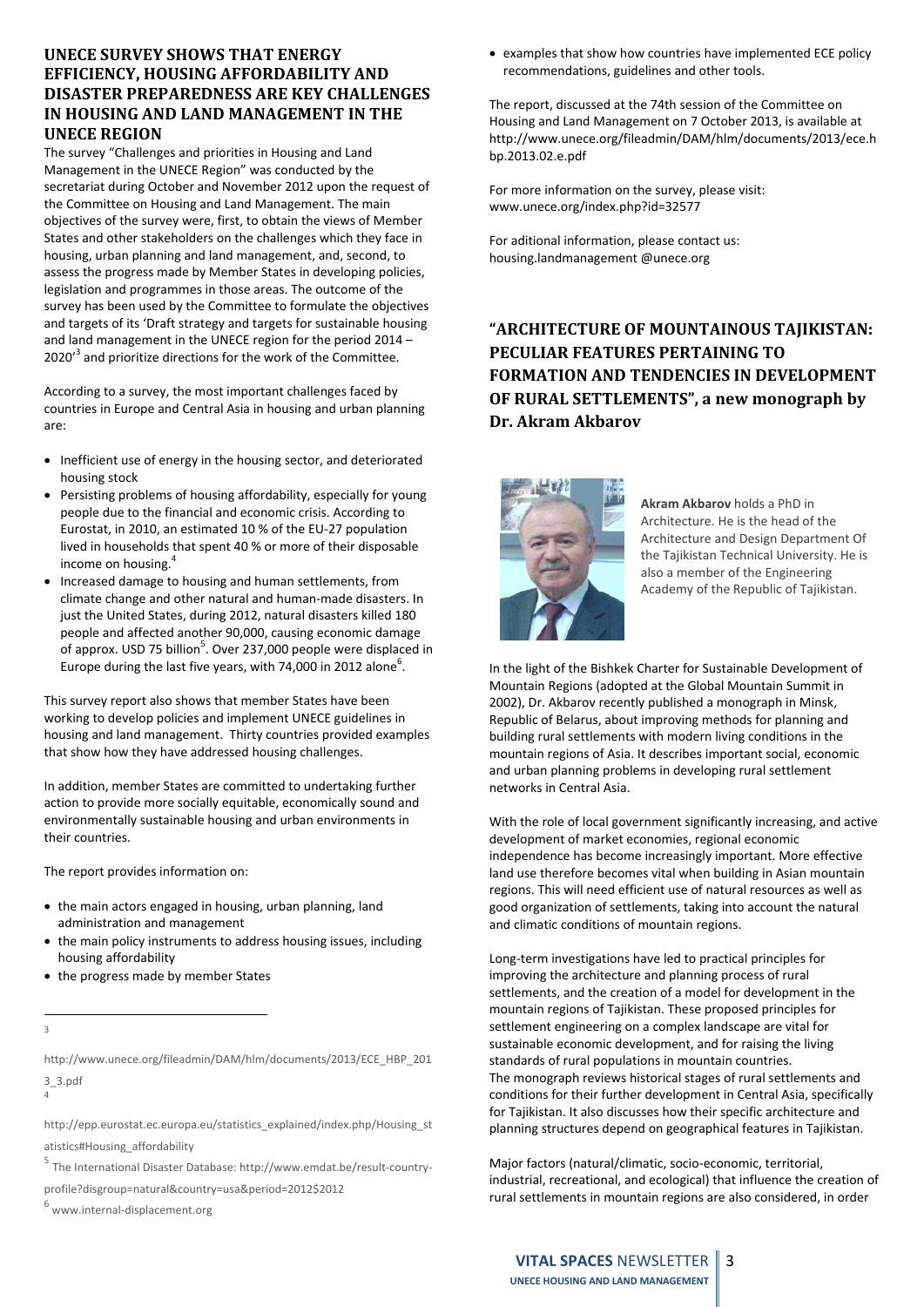to improve the rural planning structure in the Tajikistan mountains. State‐of‐the‐art achievements in design, and national traditions and architecture are also taken into account. A model for planning a settlement to be a supportive centre for further mountain settlement planning systems has also been developed.

The monograph also provides an extensive history of folk architecture and current practice, showing how local construction materials on steep mountain slopes (e.g. Iran, Tajikistan, Turkey and Mexico) have successfully solved ecological and land‐efficiency problems. Examples of historical housing methods demonstrate that traditional people were successful in large‐scale construction of buildings on challenging mountain landscapes, preserving valuable agricultural lowlands for future generations.

Finally a new method for planning settlements as supportive centres for agriculture is proposed, using planned vertical organization of housing development on mountain slopes. The proposed method has made it possible to save more than 100,000 ha of valuable agricultural land in 20 years and solve the problem of developing housing on steep slopes (with an inclination of more than  $18^{\circ}$  ) in Tajikistan. The method can be applied to designing rural settlements and mountain/recreational complexes in the Republics of Kyrgyzstan and Uzbekistan and also some of the other mountain countries of Asia: for example, Afghanistan, Pakistan, India and Turkey.

# **HOUSING POLICY AND THE CORE PRINCIPLES FOR EFFECTIVE BANKING SUPERVISION, by Dr. Michael P. Malloy**



**Dr. Malloy** is distinguished professor and scholar at McGeorge School of Law, University of the Pacific, in Sacramento, California, and former Special Counsel at the U.S. Securities and Exchange Commission.

In a discussion of *Good practices in energy efficiency in the residential sector7* during the 74th session of the Committee, the role of financing was touched upon as a factor in energy efficiency. An integrated framework for achieving energy‐efficient housing requires, among other things, access to financing resources beyond the financial capacity of individual homeowners' association. Too often, however, the focus in this regard is on the availability of conventional sources of financing from commercial banks, to the exclusion of other equally important sources and financing arrangements. The cost and financing of housing is a critical factor in the effectiveness of any national housing policy. The cost of financing new construction or retrofitting current housing stock towards greater energy efficiency, and the availability in particular

of long‐term loans, necessarily impacts the feasibility of affordable housing as a goal of social policy.

The cost of new housing is an important consideration in the formulation of country profiles and national housing strategies. The financing aspects are usually considered as a component of the cost of a new or pilot program in housing. As currently formulated, it may appear that the alternatives with regard to financing are either private sector development (*i.e.*, through bank loans) or social housing (*i.e*., government financing). In fact, of course, the spectrum of financing alternatives is more extensively articulated in practice. (See Figure 1.)



**Social Utility** 

#### **Figure 1. Typical Sources of Housing Finance (***in terms of profit‐centered motivation and social utility***)**

These alternatives range from purely market‐driven approaches, through a variety of hybrids involving increasingly significant government participation, to direct government intervention in the underwriting of housing costs. Greater government intervention means greater direct public cost in the provision of housing. (See Figure 2.) In many systems, several alternatives may coexist and are applicable under varying circumstances dependent upon the perceived need for government intervention and support to supplement conventional sources of financing. Not all alternatives will be compatible with or appropriate for the particular orientation of government structures, policies, or resources. Still, in formulating basic housing policy, particularly in transitional economies, it is important that policy makers be aware of the possibilities.

In addition to the fundamental issue of compatibility in relation to governmental policies and objectives, another issue has recently been emphasized in the literature.<sup>8</sup> Choice of particular alternatives with respect to financing of housing will often skew the outcome of housing policy in relation to social and environmental policies. For example, emphasis on individual home ownership as a goal of housing finance policy will often encourage suburban and exurban sprawl, to the detriment of the condition of cities – as in the United States, where significant government support for single‐family housing has had the perverse consequence of draining small to mid‐ size cities of human and financial resources. It may also be argued that such support, taken to the extreme, indirectly contributed to the "meltdown" of the housing market in the United States, with the

 $7$  For an outline of the study, see

http://www.unece.org/fileadmin/DAM/hlm/sessions/docs2012/informal\_no

tice\_ 7.pdf. The document was endorsed by the Committee. See paragraph 61 of the report of the seventy‐third session of the Committee

<sup>(</sup>ECE/HBP/170) at:

http://www.unece.org/fileadmin/DAM/hlm/documents/2012/ece\_hbp\_170. e.pdf.

See, for example, Owen, D. (2009) Green Metropolis. Riverhead Books, New York.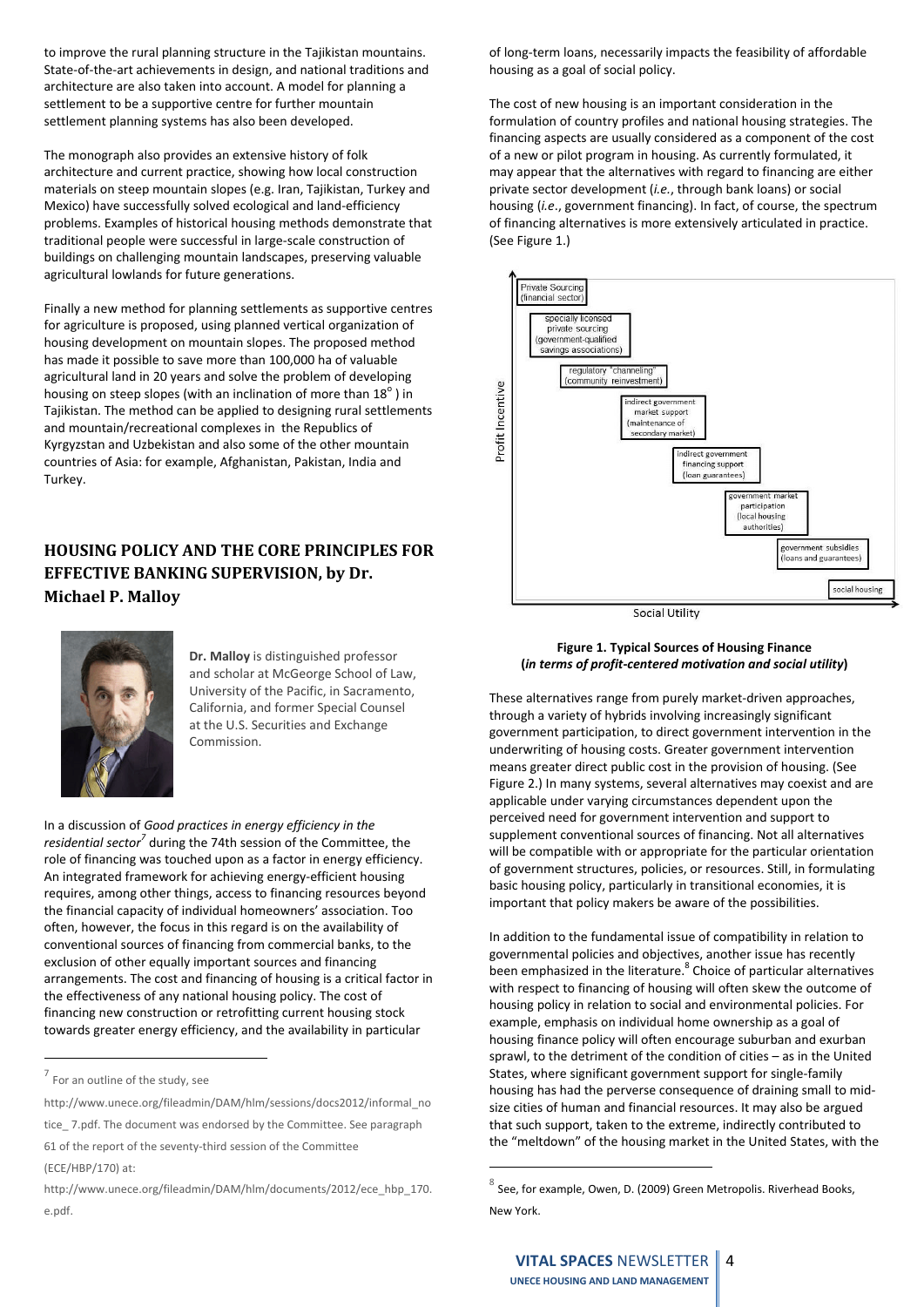resultant financial crisis that has had such a virulent impact of international financial markets.<sup>5</sup>



#### **Figure 2. Cost Distribution**

I would urge that comparative analysis of housing finance regulatory policies be undertaken, as an aid to formulation of positive and effective housing policies in transitional economies. In addition, consideration of the available alternatives to housing finance should be an integral feature of country profile reviews. Reliance on conventional market mechanisms, and insistence that the "market" would be the best judge of the viability of housing finance eventually led to a meltdown of the housing and capital markets in the United States, beginning in September 2008.<sup>10</sup>

A new regulatory feature has emerged in response to the post‐ meltdown crisis in housing finance, however, that must also be taken into account. The Core Principles for Effective Banking Supervision originated in the late 1990s, when the Basel Committee on Banking Supervision of the Bank for International Settlements, in conjunction with the International Monetary Fund and the International Bank for Reconstruction and Development, developed a set of basic principles for bank supervision. $11$  The Core Principles consisted of twenty‐five basic principles, ranging from preconditions for effective supervision (Principle 1) to principles for crossborder banking (Principles 23‐25), together with commentary by the Committee. The principles were, of course, not binding, but they did provide a basic reference point for supervisors.

<sup>9</sup> *See, e.g*., Malloy, M. (2008) 'The Subprime Mortgage Crisis and Bank Regulation.' *Banking & Financial Services Policy Report* 27(3):1‐6; Malloy, M. (2009) 'The Subprime Mortgage Crisis: An International and Regional Threat in Need of a Solution.' In: D.A. Frenkel & C. Gerner‐Beuerle (eds.), *Challenges of the Law in a Permeable World* 9‐21. Athens: Athens Institute for Education and Research.

 $10$  For analysis and explanation of the subprime mortgage market, refer to Malloy, M. (2010) Anatomy of a Meltdown. Aspen Publishers, New York. <sup>11</sup> Basel Committee on Banking Supervision, Core Principles for Effective Banking Supervision (Sept. 22, 1997), *reprinted in* 37 *International Legal Materials* 405 (1998).

In April 2006, the Committee issued a proposed revision of the Core Principles,<sup>12</sup> which was issued in final form in October 2006. The basic focus remained the same as in the original version, but a new "umbrella principle" advised banks to establish integrated risk management systems across the range of different risks that banks face (Principle 7). Criteria for evaluating liquidity (Principle 14), operational (Principle 15), and interest rate risks (Principle 16) were also enhanced, and criteria with respect to money laundering, terrorist financing, and fraud prevention (Principle 18) were strengthened. Bank supervisors from central banks and supervisory agencies in 120 countries endorsed the updated version of the Basel Core Principles.

In September 2012, the Basel Committee published the final version of a newly revised Core Principles.13 The new version is intended to ensure, after the 2008 financial crisis, effective supervision of banks under individual national jurisdictions. As of mid‐September 2013, the revised Core Principles were endorsed by global banking supervisors and central bankers from more than 100 countries. $^{14}$ The revised Core Principles strengthen the requirements for supervisors, the approaches to supervision, and supervisors' expectations for banks. Enhancement of supervision is to be reached through a greater focus on risk‐based supervision, early intervention, and timely supervisory actions. The revised set of twenty‐nine Core Principles was reorganized to reflect a more logical structure, highlighting the difference between what supervisors do and what they expect banks to do. Principles 1 through  $13^{15}$  address supervisory powers, responsibilities and functions, emphasizing effective risk‐based supervision, and the need for early intervention and timely supervisory actions. Principles 14 to  $29^{16}$  address supervisory expectations of banks, focusing on the importance of effective corporate governance and risk management, as well as compliance with supervisory standards. The four new principles in the revised Core Principles cover (i) cooperation and coordination between home and host supervisors with respect to crisis management and resolution for cross‐border banks;<sup>17</sup> (ii) effective corporate governance as an essential element in safe and sound banking; $18$  (iii) maintenance and assessment of contingency funding and recovery arrangements to deal with future crisis; $^{19}$  and, (iv) supervision of disclosure and transparency.<sup>20</sup> However, on the assumption that national supervisors would naturally establish higher expectations for systemically important

- <sup>17</sup> Principle 13, Core Principles (2012) at 11.
- <sup>18</sup> Principle 14, Core Principles (2012) at 11.

<sup>12</sup> Core Principles Methodology–Consultative Document (2006), *available at* http://www.bis.org/publ/ bcbs124.htm. A paper comparing the 1999 and 2006 versions of the methodology is available at

http://www.bis.org/publ/bcpmastermapping.pdf.

<sup>&</sup>lt;sup>13</sup> Basel Committee on Banking Supervision, Core Principles for Effective Banking Supervision (Sept. 2012), *available at*

http://www.bis.org/publ/bcbs230.htm (hereafter, "Core Principles (2012)"). <sup>14</sup> *Cf*. Daniel Pruzin, Basel Committee Issues Final Version of Revised Core Principles on Supervision, *BNA International Business & Finance Daily* (Sept. 17, 2012), *available at* http://www.bna.com (discussing significance of revised Core Principles).

 $15$  Core Principles (2012) at 10-11.

<sup>16</sup> *Ibid*, at 11‐13.

<sup>&</sup>lt;sup>19</sup> Principle 15, Core Principles (2012) at 11.

<sup>&</sup>lt;sup>20</sup> Principle 28, Core Principles (2012) at 13.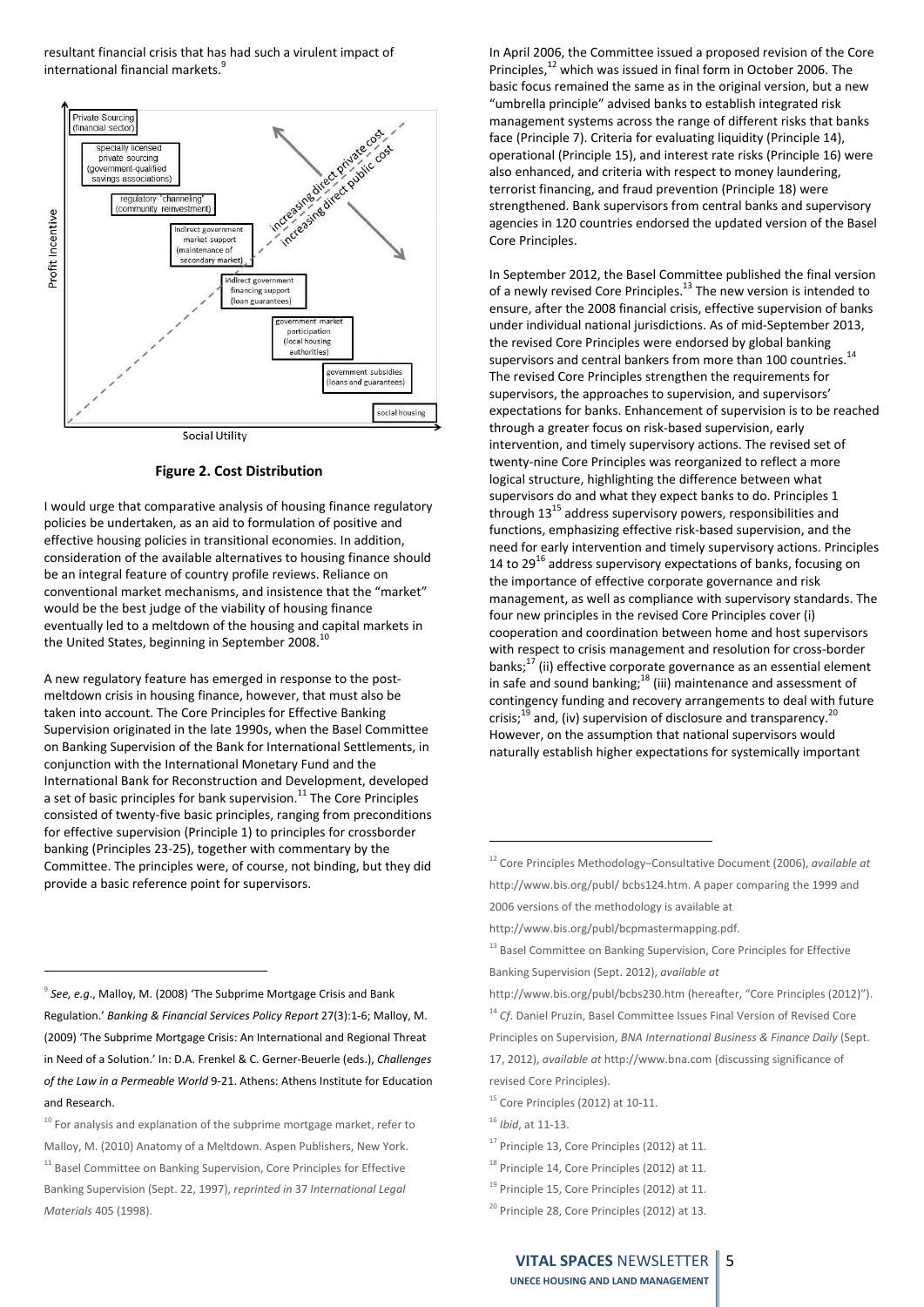banks (SIBs) subject to their jurisdiction, the Committee decided not to include a separate new principle applicable to SIBs.<sup>21</sup>

While the Core Principles do not explicitly address the issue of housing policy in relation to bank supervision, a number of principles may impact the housing policies of particular states. For example, according to Principle 1, Essential Criterion 2, "If the banking supervisor is assigned broader responsibilities, these are subordinate to the primary objective [of safety and soundness of banks and the banking system] and do not conflict with it." Hence, if support of national housing policy might create significant risks for a bank, the supervisor would be required to prioritize in favor of safety and soundness over stimulation of the housing sector. This is consistent with Principle 8, which "requires the supervisor to develop and maintain a forward‐looking assessment of the risk profile of individual banks and banking groups, proportionate to their systemic importance."

In the past, one common technique to manage risk was to place potentially risk‐oriented activities into a separate corporate unit of the banking enterprise, or to create a "special purpose vehicle" to deal with the activity, as in the case of the "securitization" of a mortgage lending portfolios in the years preceding the 2008 subprime mortgage crisis in the United States. Under Principle 12, Essential Criterion 1, consolidated supervision requires that the banking supervisor "take[ ] action when risks arising from the banking group and other entities in the wider group, in particular contagion and reputation risks, may jeopardise the safety and soundness of the bank and the banking system." In this sense, banking supervision need not respect the formal separation of enterprises into juridically distinct operating units. It is unlikely, therefore, that spinning off all or part of housing finance activities into a separate unit would insulate those activities from the strictures of prudential bank supervision.

Two primary lessons may be drawn from recent developments in banking supervision and housing policy. First, financing of housing expansion, retro‐fitting, and development is not limited to the two simple choices of market sources and public sources, and housing policymakers must look to a multifarious range of resources to energize the housing sector. Second, the new emphasis on risk supervision and management in bank supervision $^{22}$  requires careful consideration of the potential impact of bank regulatory principles on the development and successful implementation of housing policy.

# **ANNOUNCEMENTS:**

#### *CREATING THE CONDITIONS FOR NEW SETTLEMENTS IN ENGLAND*

New settlements have much to offer as part of a range of options for addressing housing shortages. They are a means of creating new places, which not only provide housing but create communities.

Creating the<br>Conditions for<br>New Settlements in England

*'Creating the Conditions for New Settlements in England'*, a new report published by Building and Social Housing Foundation (BSHF), highlights the potential for new settlements as a means of delivering housing and infrastructure.



Significant barriers exist however, and the report calls for a full audit of previous new settlements in the UK, the development of a national spatial strategy for England and stronger

mechanisms to support local authorities' Duty to Cooperate, thereby incentivizing closer working between public bodies.

*'Creating the Conditions for New Settlements in England'*, available for free download from www.bshf.org/publications, presents ideas and recommendations identified at a BSHF consultation event held at Windsor Castle in England. The event brought together experts including developers, academics and representatives of landowners and communities as well as central and local government to discuss the issues and develop new ideas around the topic of new settlements.

If you are interested in finding out more about our work on new settlements or discussing this work with us, please email windsor@bshf.org.

#### **AT THE SECRETARIAT:**



#### *Our Interns*

**Lucrecia Bertelli** is a Masters student of environmental management in Argentina. She has been doing an internship at UNECE since August this year. Prior to working at UNECE, she worked at the Ministry of Agriculture in Argentina and in several NGOs.

Lucrecia is specialized in informal settlements, involuntary resettlement, and social impact assessment in development projects. She has done post‐graduate courses related to social and environmental impact assessment and attended the World Bank Latin American course on involuntary resettlement at the Universidad de los Andes, Colombia. Her professional interests embrace climate neutrality in cities, social housing and disaster risk reduction.

At the Housing and Land Management Unit, she is currently working on a project on Climate Neutral Social Housing. She also assists in the review of some publications of the Unit and expert opinions, and other emerging tasks.

# **UPCOMING EVENTS OF THE UNECE COMMITTEE ON HOUSING AND LAND MANAGEMENT IN 2014**

- Workshop "The future of social Housing: environmental and social challenges and the way forward", Geneva, 4‐5 February
- Workshop "Land information systems for smart cities" (organized by UNECE and Geospatial Media and Communications as part of the Geospatial World Forum 2014), Geneva, 8‐9 May
- HABITAT III Preparatory Regional Workshop for Europe organized in cooperation with UN‐Habitat, the Swedish Ax:son

<sup>21</sup> Core Principles (2012) at 5. *See also* Pruzin, Basel Committee Issues Final Version, *supra* (discussing issue of SIB coverage).

<sup>&</sup>lt;sup>22</sup> An excellent treatment of the issues of risk supervision and management is offered by the UNECE Real Estate Market Advisory Group ("REM") publication *Policy Framework for Sustainable Real Estate Markets: Principles and Guidance for the Development of a Country's Real Estate Sector* (April 2010), as well as the REM working paper, *Evaluation of Real Estate Property and Market Risk for Real Estate Backed Financial Products* (September 2012).